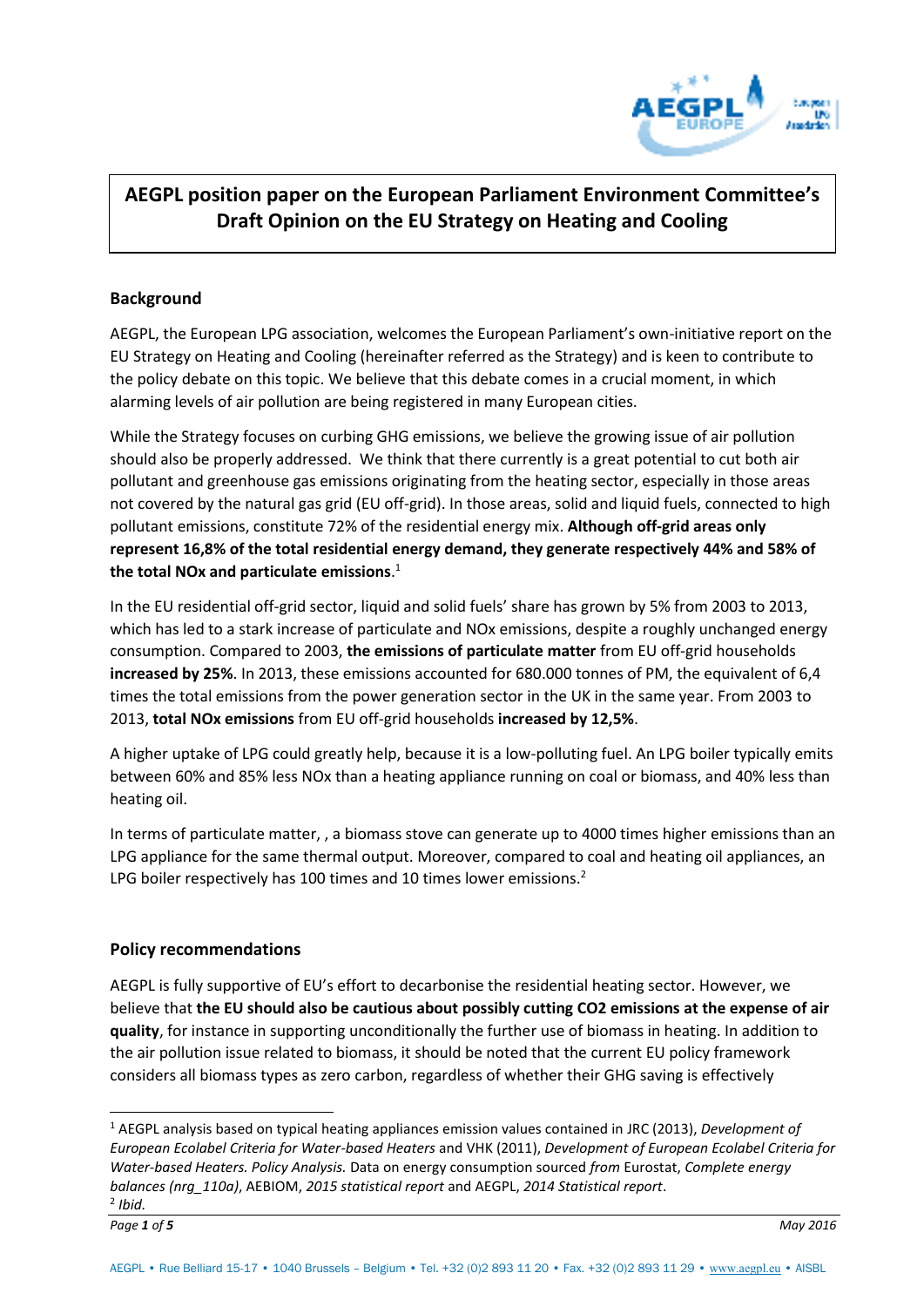

demonstrated . The JRC technical report about the carbon accounting of forest bioenergy highlighted that "in most cases, the dedicated harvest of stemwood for bioenergy causes an actual increase in CO2 emissions compared to fossil fuels in the short-term (decades). In the long-term eventually it may generate GHG savings and become carbon neutral (from several decades to centuries)".<sup>3</sup>

We think that only advanced technologies or energy sources that can help tackling simultaneously air pollution and GHG emissions should be supported. **Fuel switching to low-carbon and low-polluting fuels** can be a very efficient way to help the EU to reach its decarbonisation and air quality goals.

### **Proposed amendments**

**Article 5** 

*Draft report* 

5. Underlines the widespread availability of solid biomass and the potential for district heating as a cost-efficient means of decarbonising the energy sector while also contributing to security of supply objectives; *emphasises that a European gas crisis would be a heat crisis*;

#### *Amendment*

5. Underlines the widespread availability of solid biomass and the potential for district heating as a cost-efficient means of decarbonising the energy sector while also contributing to security of supply objectives. *Considers, however, that restrictions to the use of biomass or solid fuels for heating can be appropriate in areas affected by high level of air pollution.* 

LPG can have a key role in those areas not connected to the natural gas grid, especially in rural areas where the electricity network is generally less reliable, blackouts more frequent, and losses in the distribution grid relatively high.

In those areas, LPG can be the perfect partner for renewable heating systems, for instance appliances relying on solar thermal or photovoltaic technologies. LPG can solve their intermittency problems by providing low-carbon and clean heat, when the energy collected from the solar irradiation is not sufficient for satisfying households' heating needs.

| <b>Proposed amendments</b> |                                                                                                                                                                                                                                                                            |
|----------------------------|----------------------------------------------------------------------------------------------------------------------------------------------------------------------------------------------------------------------------------------------------------------------------|
| Article 5. a. (new)        |                                                                                                                                                                                                                                                                            |
| Draft report               | Amendment                                                                                                                                                                                                                                                                  |
|                            | 7.a. (new) Underlines that fuel switching to<br>LPG can greatly help to simultaneously cut CO2<br>and air pollutant emissions in areas not<br>connected to the natural gas grid, where solid<br>and liquid fuels constitute the majority of the<br>residential energy mix. |

*Page 2 of 5 May 2016* <sup>3</sup> JRC (2013), Carbon accounting of forest bioenergy

 $\overline{a}$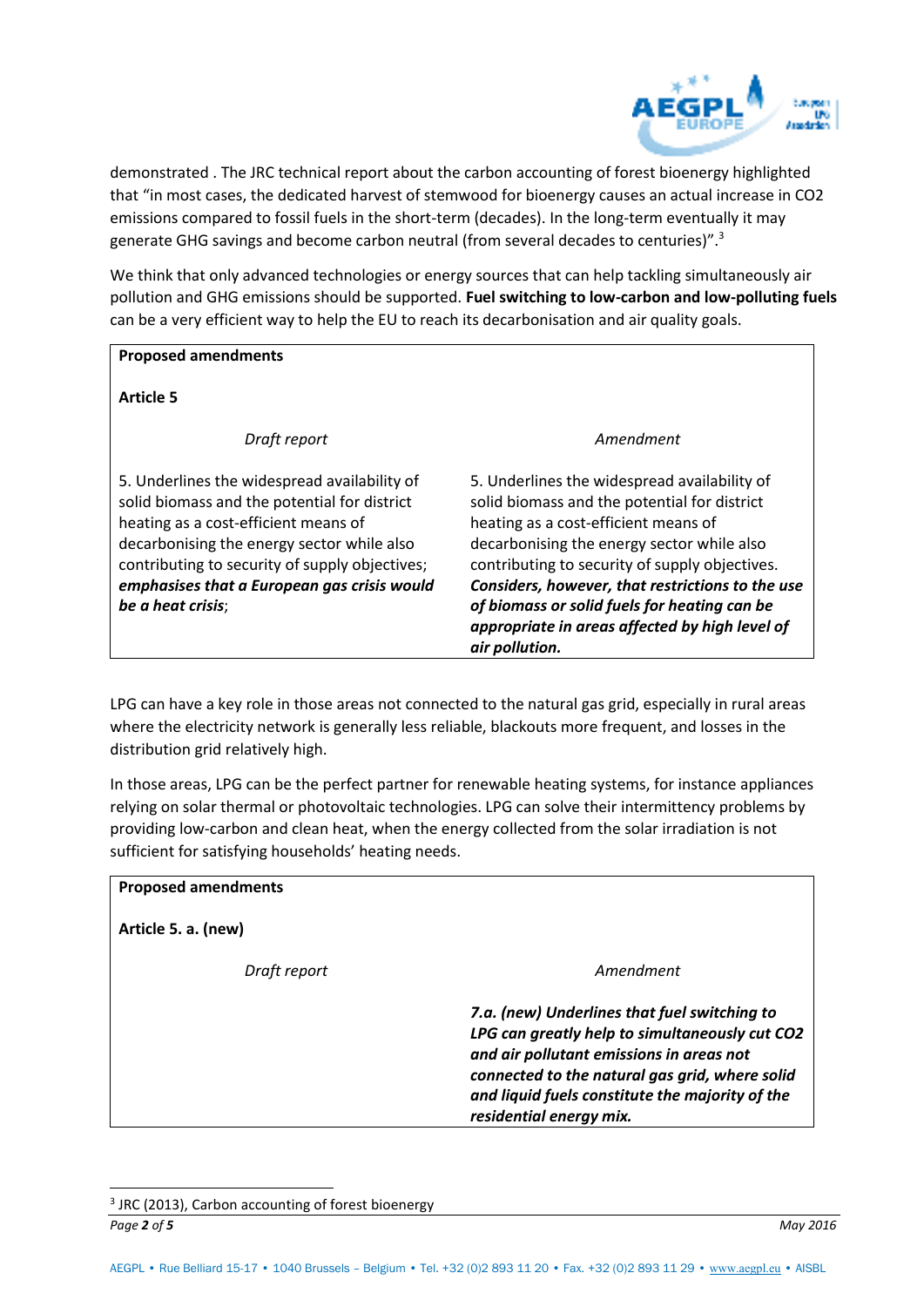

In addition, another no-regret option is to improve heating appliances' energy efficiency, for which there currently is a large untapped potential. In 2012, condensing gas boilers represented only around one fourth of the total number of gas boilers installed in EU25 households.<sup>4</sup> Since condensing gas boilers can reduce fuel consumption by 25% compared to traditional ones, a **higher uptake can greatly help the EU to cost-efficiently reach its energy efficiency and decarbonisation goals**.

| <b>Proposed amendment</b> |                                                                                                                                                                                                                                                                                                                             |
|---------------------------|-----------------------------------------------------------------------------------------------------------------------------------------------------------------------------------------------------------------------------------------------------------------------------------------------------------------------------|
| Article 2. a. (new)       |                                                                                                                                                                                                                                                                                                                             |
| Draft report              | Amendment                                                                                                                                                                                                                                                                                                                   |
|                           | 2.a. (new) Considers that there is a large<br>untapped potential to increase energy<br>efficiency in the residential heating sector.<br><b>Calls on Member States to adopt measures</b><br>increasing heating systems' energy efficiency,<br>as it is a cost-effective way to cut residential<br>CO <sub>2</sub> emissions. |

We hope you will give our proposals due consideration in the finalisation of the European Parliament report on the Strategy. We will be happy to discuss this further with you should you have any questions.

For further information, please contact Jaume Loffredo at [Jaume.loffredo@aegpl.be o](mailto:Jaume.loffredo@aegpl.be)r Samuel Maubanc at [samuel.maubanc@aegpl.be](mailto:samuel.maubanc@aegpl.be) 

-------------

### **About AEGPL (The European LPG Association)**

*AEGPL is the sole representative of the LPG industry at European level, representing national LPG Associations as well as distributors and equipment manufacturers from across Europe. Our mission is to engage with EU decision-makers and the wider policy community in order to optimise the contribution that LPG - as a clean and immediately available energy source - can make to meeting Europe's energy and environmental challenges.*

 $\overline{a}$ 

*Page 3 of 5 May 2016* 4 EHI market statistics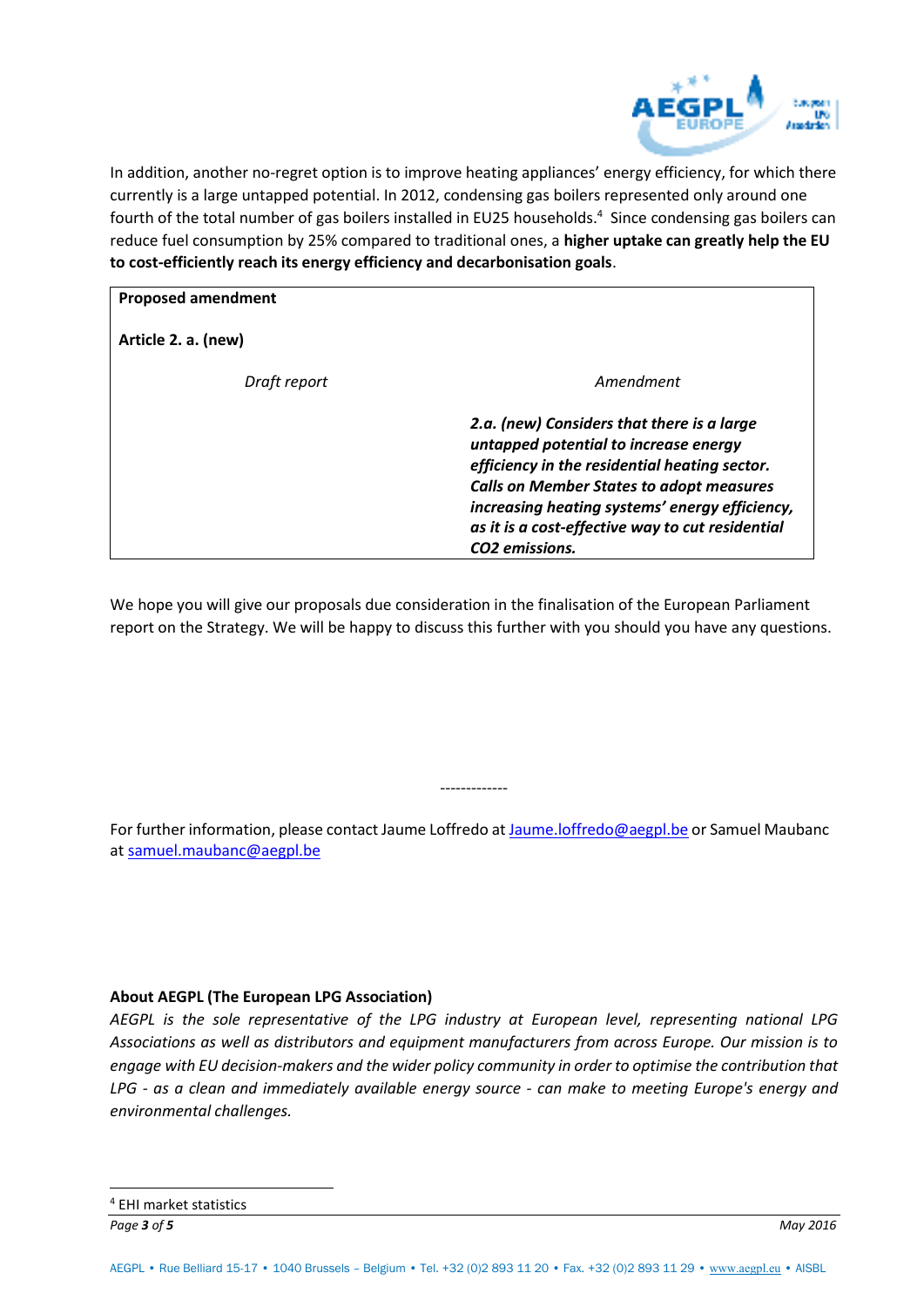